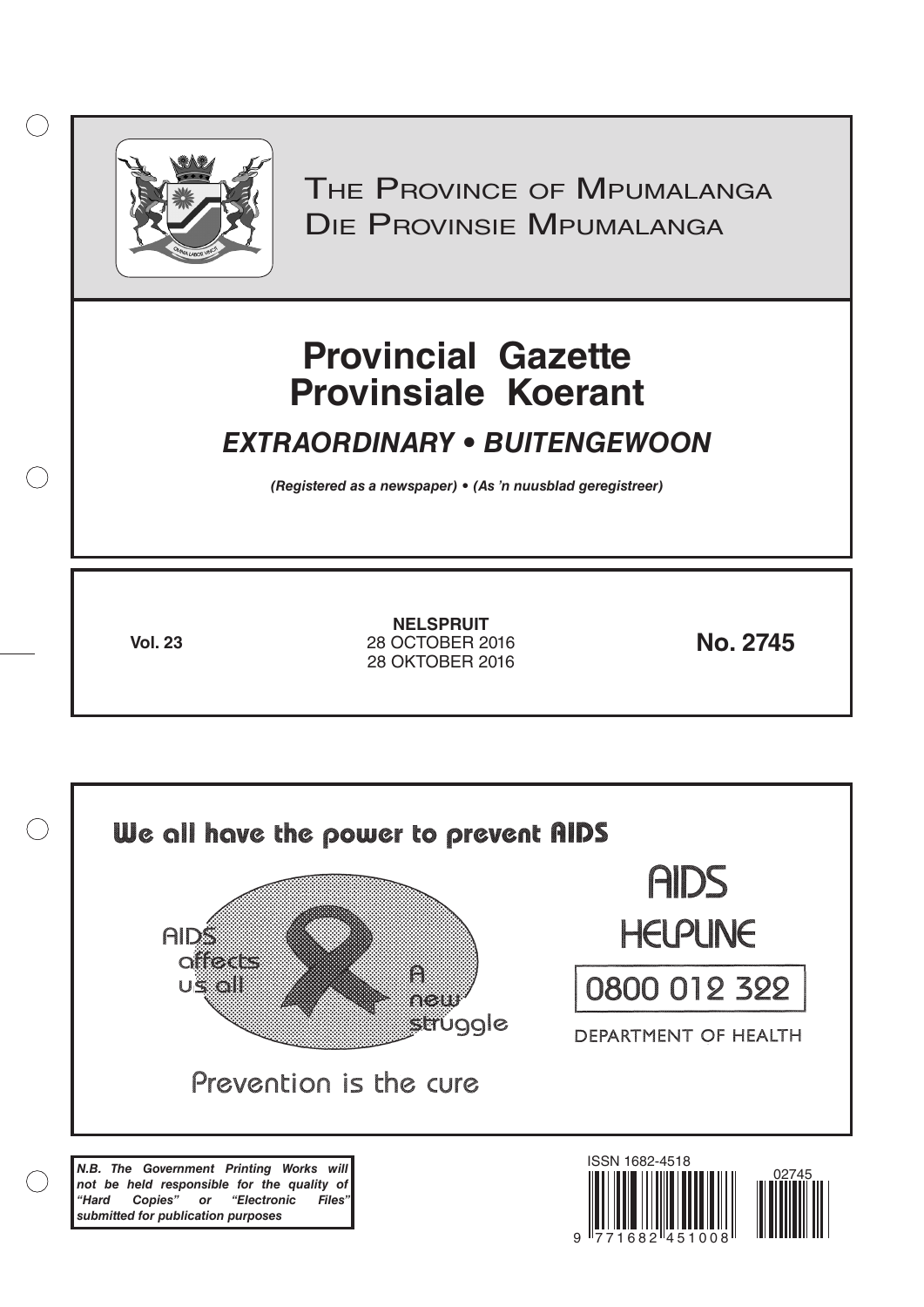This gazette is also available free online at **www.gpwonline.co.za**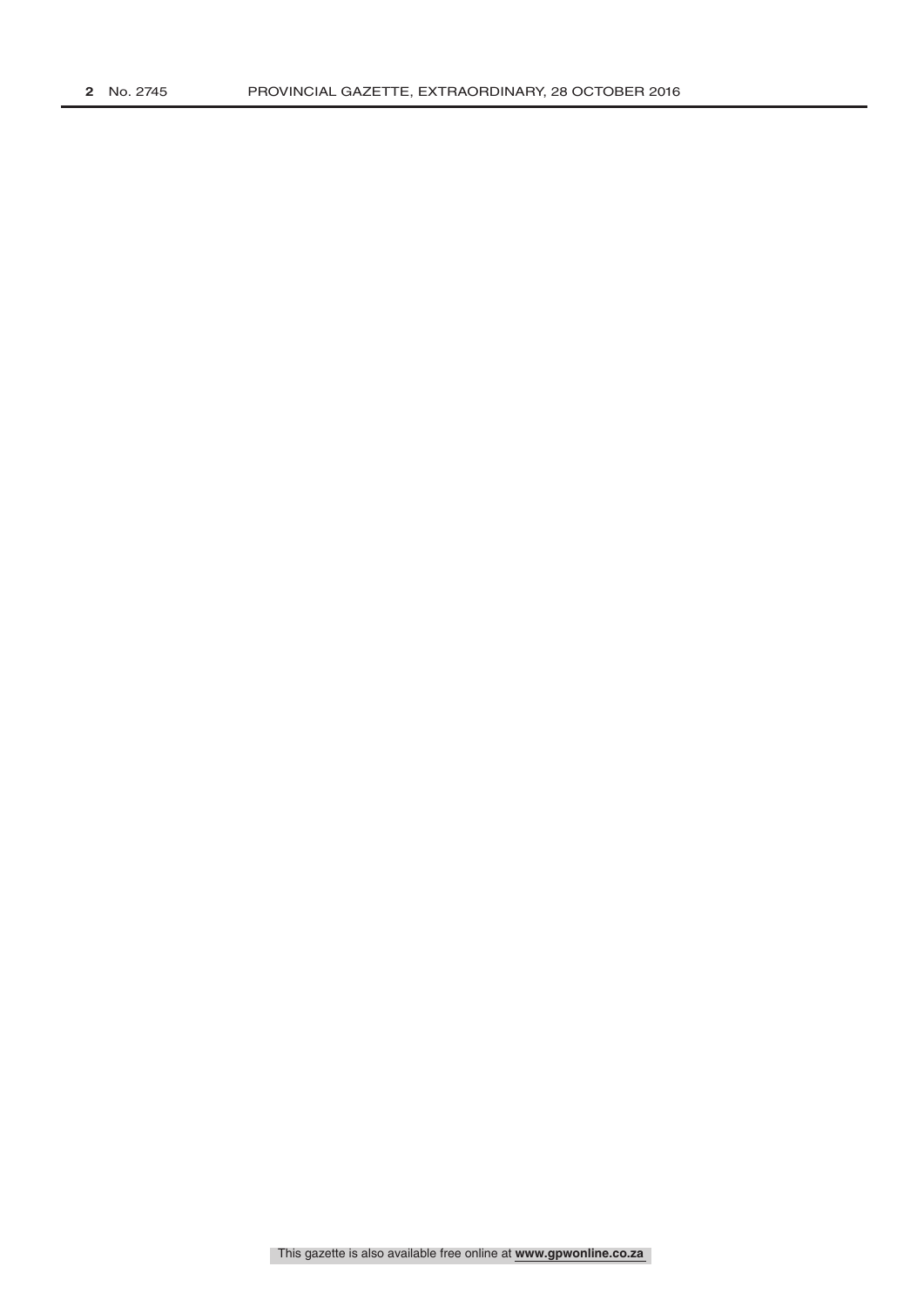# **IMPORTANT NOTICE:**

**The GovernmenT PrinTinG Works Will noT be held resPonsible for any errors ThaT miGhT occur due To The submission of incomPleTe / incorrecT / illeGible coPy.**

**no fuTure queries Will be handled in connecTion WiTh The above.**

#### **CONTENTS**

|    |                                                                                                               | Gazette | Page           |
|----|---------------------------------------------------------------------------------------------------------------|---------|----------------|
|    |                                                                                                               | No.     | No.            |
|    | <b>PROVINCIAL NOTICES • PROVINSIALE KENNISGEWINGS</b>                                                         |         |                |
| 92 | Mpumalanga Gambling Act (5/1995), as amended: Application for transfer of Tote Licence to other premises 2745 |         | $\overline{4}$ |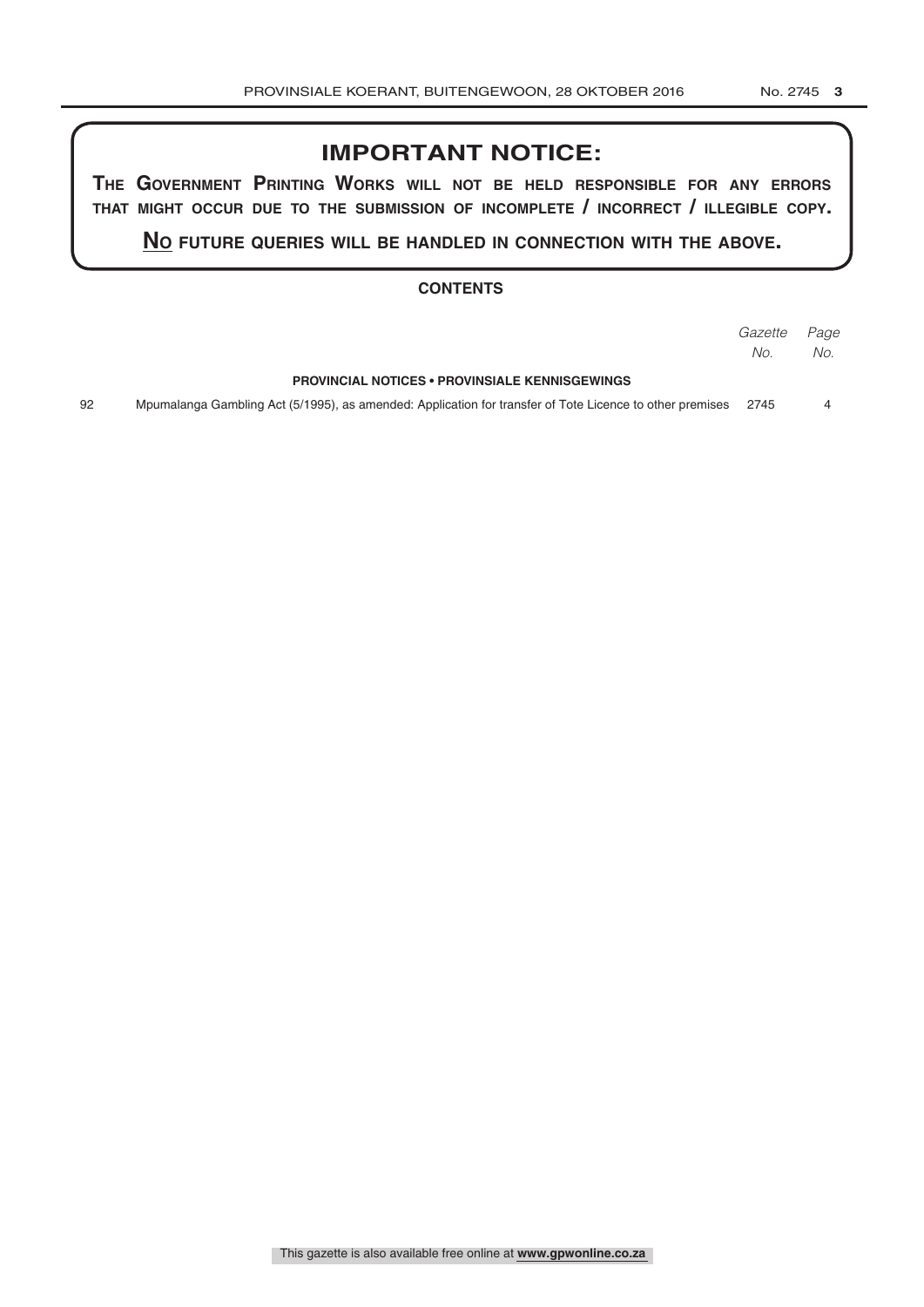# Provincial Notices • Provinsiale Kennisgewings

#### **PROVINCIAL NOTICE 92 OF 2016**

## **MPUMALANGA GAMBLING ACT (ACT 5 OF 1995), AS AMENDED: APPLICATION FOR TRANSFER OF TOTE LICENCE TO OTHER PREMISES**

### **NOTICE TO MOVE TAB HAZYVIEW LICENCE TO HAMMERKOP & VALK AVENUE**

Notice is hereby given in terms of the provisions of Section 33B (2) (b) of the Mpumalanga Gambling Board, as amended (Act no 2 of 2010) that Phumelela Gaming and Leisure Limited has made an application to move the licensed Totalizator premises, Tab Hazyview from Shop No 23, Numbi Shopping Centre, Main Road, Hazyview to ERF 1099, Corner Hammerkop & Valk Avenue, Extension 1, Hazyview, Mpumalanga region.

The application will lay for public viewing for 30 (thirty) days from the date of publication of this notice which is 28 October 2016 at the offices of the Mpumalanga Gambling Board, First Avenue, White River,1240.

Attention is hereby directed to the provisions of Section 26 of the Mpumalanga Gambling Act, 1995, as amended; which makes provision for the lodging of written objections in respect of the application.

Persons wishing to make an objection or comment on this application shall do so in writing to the Authority within the period mentioned above.

Written objections should be lodged with the Chief Executive Officer, Mpumalanga Gambling Board, Private Bag X 9908, White River, 1240.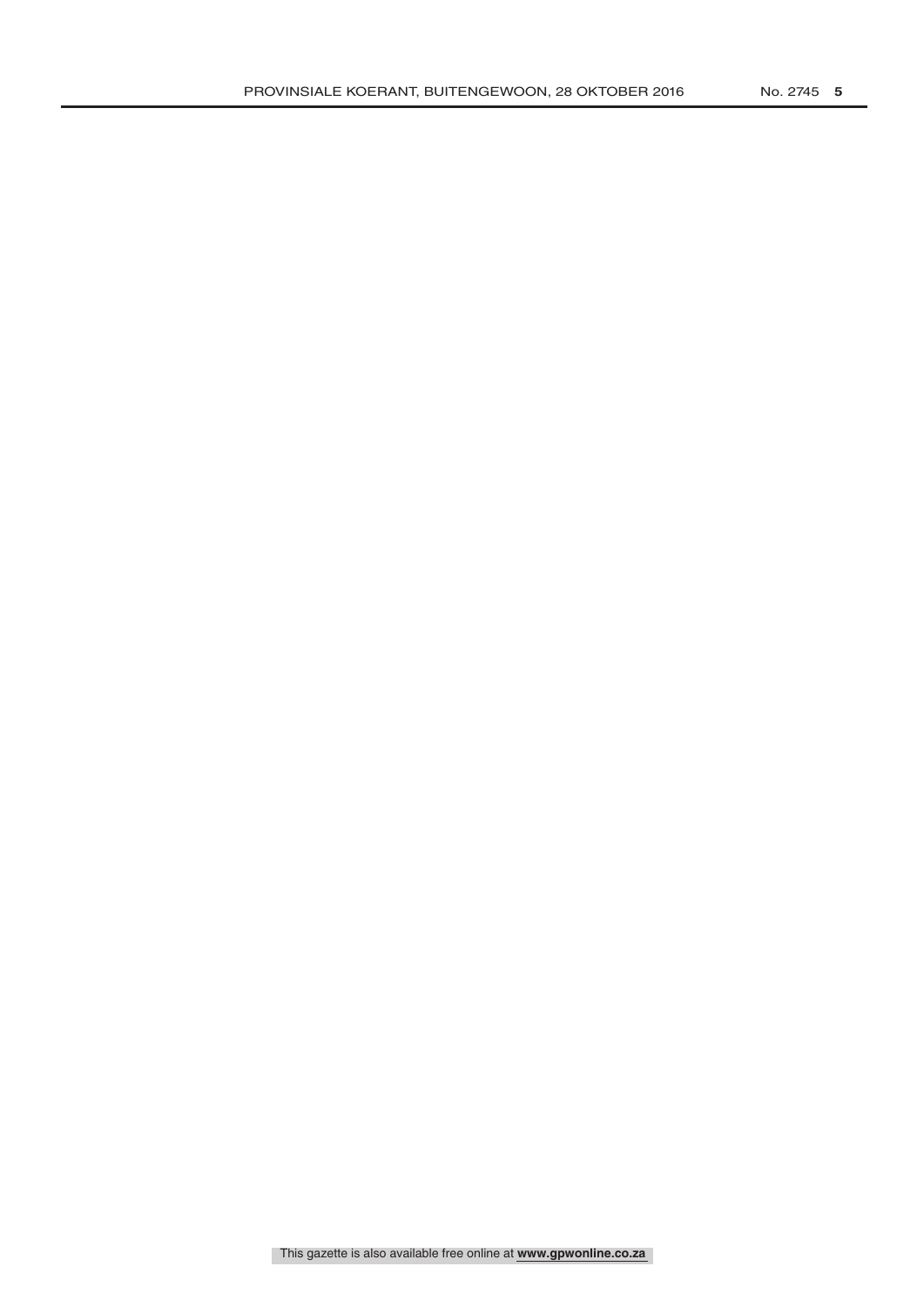This gazette is also available free online at **www.gpwonline.co.za**